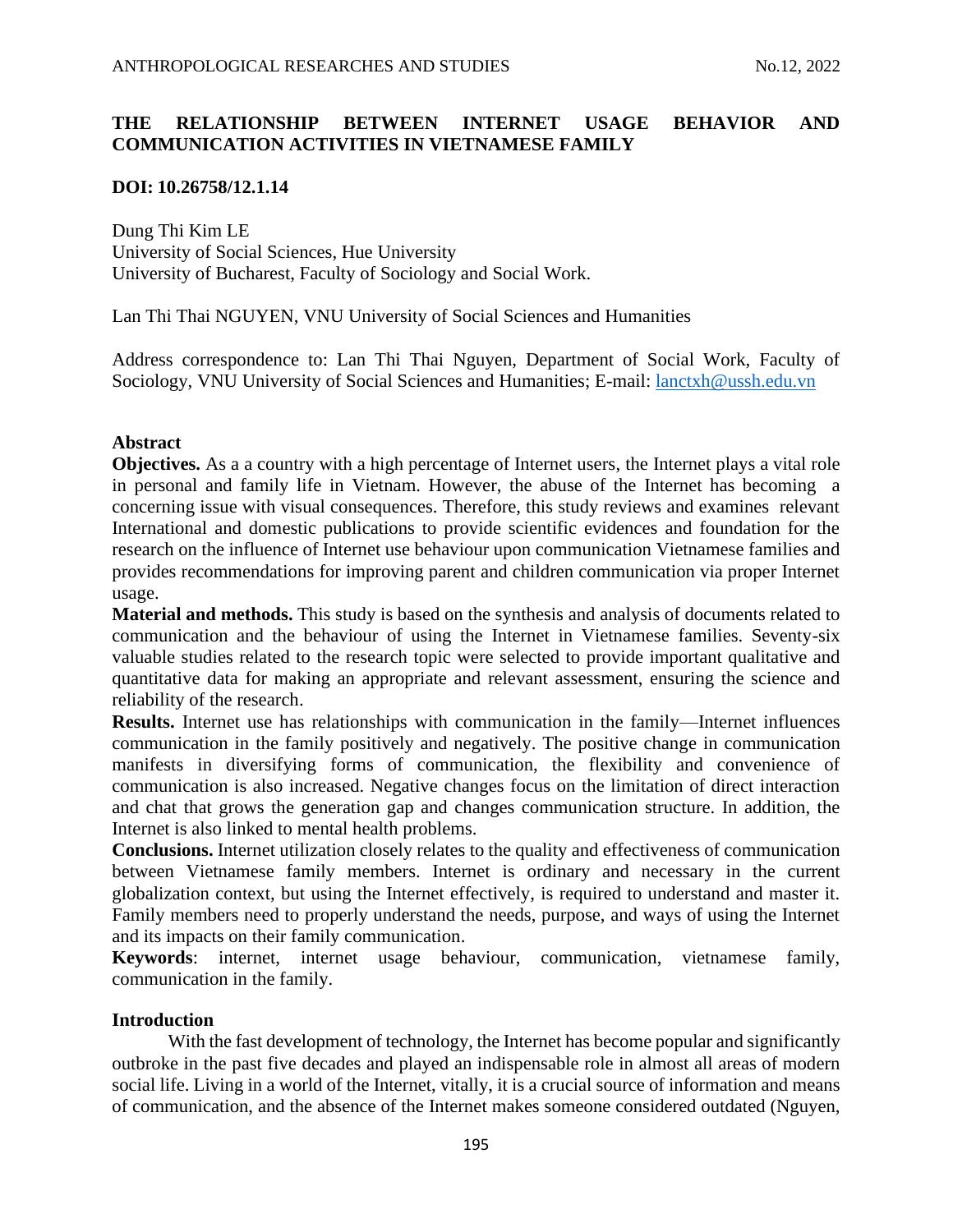2015). The Internet as a communication technology will likely enhance people's connections with friends, family, and the functioning of groups (Kraut et al., 1999). Seen as an essential tool in communication Internet has a multidimensional impact on social life in general and communication activities in every family in particular. However, in many cases, communication problems in the family are also considered to be the reasons that motivate individuals to use the Internet more. Hence, research on Internet use behaviour and communication activities in the family is a topic that attracts the attention of many scholars internationally and locally.

Many authors, such as Baumrind (1967, 1971), Moore & Moschis (1981), Moschis(1985), Barnes & Olson (1985), Moschis, Prahasto & Mitchell (1986), Fitzpatrick & Ritchie (1994), Koesten & Anderson (2004), Punyanunt-Carter (2008), Schrodt, Ledbetter et al., (2009), DeVito (2019) focused on models and theoretical frameworks that characterize the interactions that occur within families, the role of family communication and the impact of the family communication environment with personal communication competence. These studies also focus on analyzing the issues on subjects, roles, and measuring communication tools in the family.

In recent decades, with the development of technologies, studies on the impact of the Internet on the family, and different family-related aspects, including interpersonal communication were conducted. These can be counted in the works of Kraut, Mukhopadhyay et al. (1999), Hughes & Hans (2001), Livingstone and Bober (2004), Mesch (2006), Lee&Chae (2007), Lei & Wu (2007), Ling & Haddon (2008), Moawad & Ehrahem (2016). Studies show that since the 1990s, the Internet has quickly become a popular home technology. The Internet can be used for very different purposes, and its development and social impact are unpredictable. The Internet can become an "information superhighway" to libraries and schools, its virtual shopping mall, or the centre of home entertainment" in the future (Kraut et al., 1999: 287). Studies have also proven the indispensable role of the Internet in communication and connectivity objectives today. Internet supports communication across space and time in the age of globalization, but it is also undeniable that the adverse effects of the Internet on family communication.

In Vietnam, the Internet usage rate soon becomes popular shortly after its introduction in 1997 and is ranked high in the region and the world. The number of Internet users is increasing significantly over time. The Internet plays an essential role in most aspects of personal life; the influence of Internet usage on users is also multidimensional. In recent years, due to the remarkable increase of Internet access in Vietnam, many studies have mentioned aspects of the Internet's impacts on family culture and sustainable family development and interpersonal communication in families. The research on the effects of the Internet, science, and technology on Vietnamese families today includes the works from many authors, namely Dang & Nguyen (2013), Nguyen (2017), Pham (2017), Le et al. (2017), Nguyen & Chu (2017), Dang (2018), Hoang & Doan (2019). Despite positive involvement of the Internet in personal life, these studies have pointed out different consequences of Internet abuse, such as the low quality of communication from families using technology equipment entirely; not spending adequate time for children leading to a loose and distant parents-children relationship; negative impact on health and mental health, education, and social interaction of adolescents. Thus, it is essential to have a comprehensive literature review on Internet use and how it impacts family life and children's wellbeing. This paper presents the main results from these research works.

### **Material and methods**

Seventy-six selected papers related to the keywords "Internet", "Internet usage behaviour", "communication", "Vietnamese family", "Communication in the family" have been reviewed as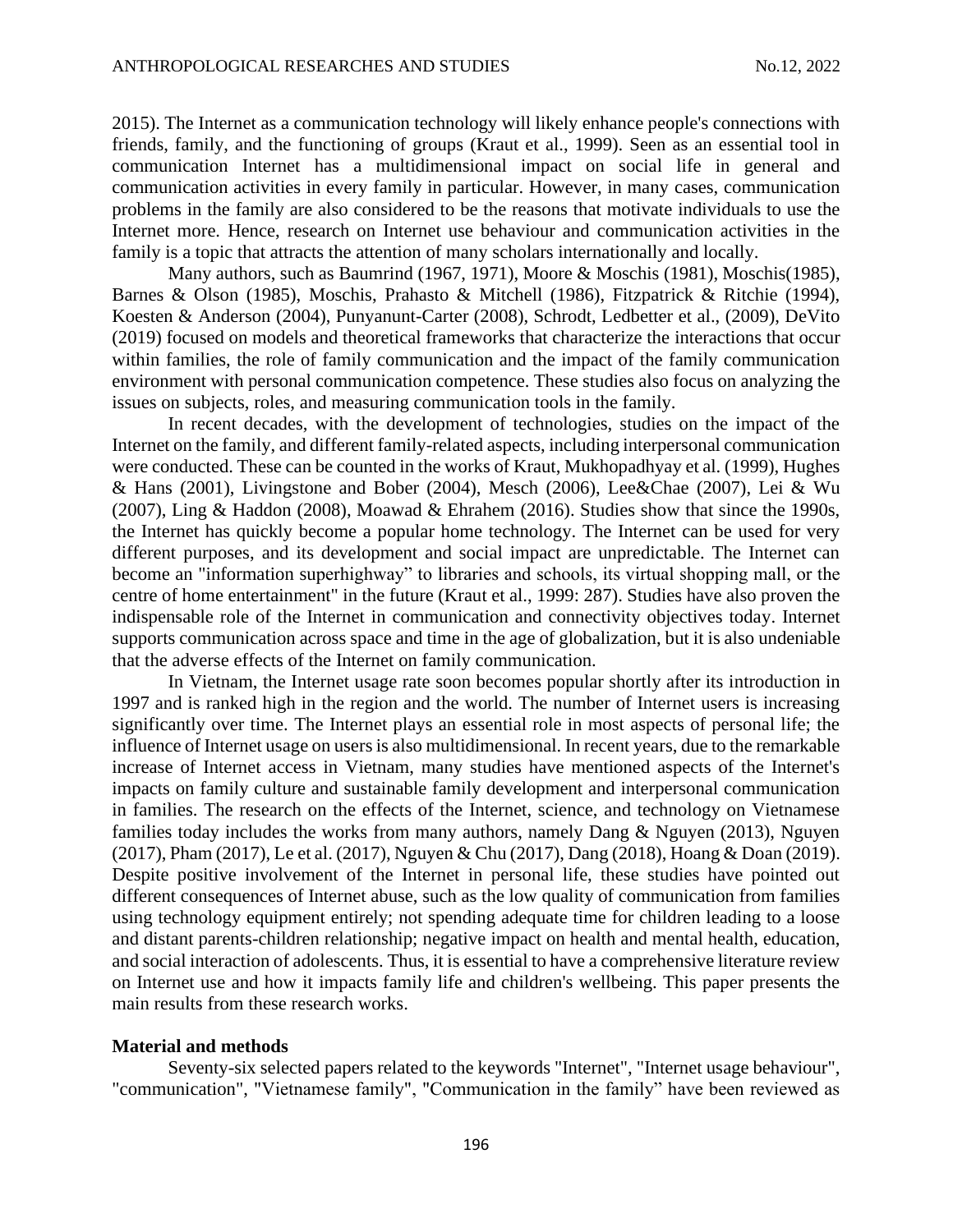secondary data sources for the analysis of related content. Materials searched include both online database and documents stored in traditional libraries.

The synthesized documents are divided into groups of related content and used NVIVO software for processing to facilitate analysis and illustrative citation. All of the data collected was converted into a Microsoft Word file and analyzed by themes through NVIVO software. NVIVO software supports synthesizing related words, phrases and sentences to perform the inductive process to find meaningful units (Padgett, 1998). The general limitation of the studies is that they were performed on the single approach of a particular discipline such as Psychology, Sociology, Education, and Economics; meanwhile, Internet use and its consequences relate to both economic aspects, physical health, mental health, behavioural and psychological aspects of users. Although there are a few limited aspects, the collected data sources play an essential role in referencing, illustrating, and verifying the points made in the research content. The documents on the same topic were compared for the researcher to have a basis for making appropriate and objective judgments and assessments on the relationship between the behaviour of using the Internet and communication activities between individuals in Vietnamese families in recent years.

A chronological approach to be applied throughout the article to show the results of the review.

### **Results**

#### *The role of family communication on family cohesion and sustainability*

Interpersonal communication is defined by the way in which how individuals make and maintain interactions with other individuals in social life. Interpersonal communication is a unique form of human communication determined not only by the number of people involved but also by the quality of communication (Beebe et al., 2002). Interpersonal communication happens not when you simply interact with someone else but when you treat others as unique people. Interpersonal communication refers to exchanging verbal and non-verbal messages between people regardless of the relationship they share. Interpersonal communication involves exchanging information in all types of relationships, from casual to intimate. Therefore, communication is focused on interpersonal information exchange (Guerrero et al., 2017) and includes two-way communication in which two individuals play the roles of the information sender and the receiver and are connected to each other through everyday activities that make sense (Trenholm & Jensen, 2008). DeVito (2019) argues that interpersonal communication is the verbal and nonverbal interaction between two (or sometimes more than two) interdependent people. Accordingly, the essential elements of interpersonal communication include recipient, encoding - decoding, messages, communication channel, background noise, context and morality.

Family is the first environment in which people perform communication; through communication between members, the family conducts the socialization function, helping each shape personality and integrate into society (Le, 2021). A family communication environment is a set of rules that govern the trade-off between informational and relational communication goals (Ritchie & Fitzpatrick, 1990). Family communication can be described as a collaboration between family members to balance and control informational purposes and relational goals. Communication in the family is a nature shared both cognitively and emotionally among members. This is a fundamental activity in building family relationships, creating conditions for the family to perform its functions, and at the same time enriching and healthy psycho-social life of the individual (Le et al., 2017).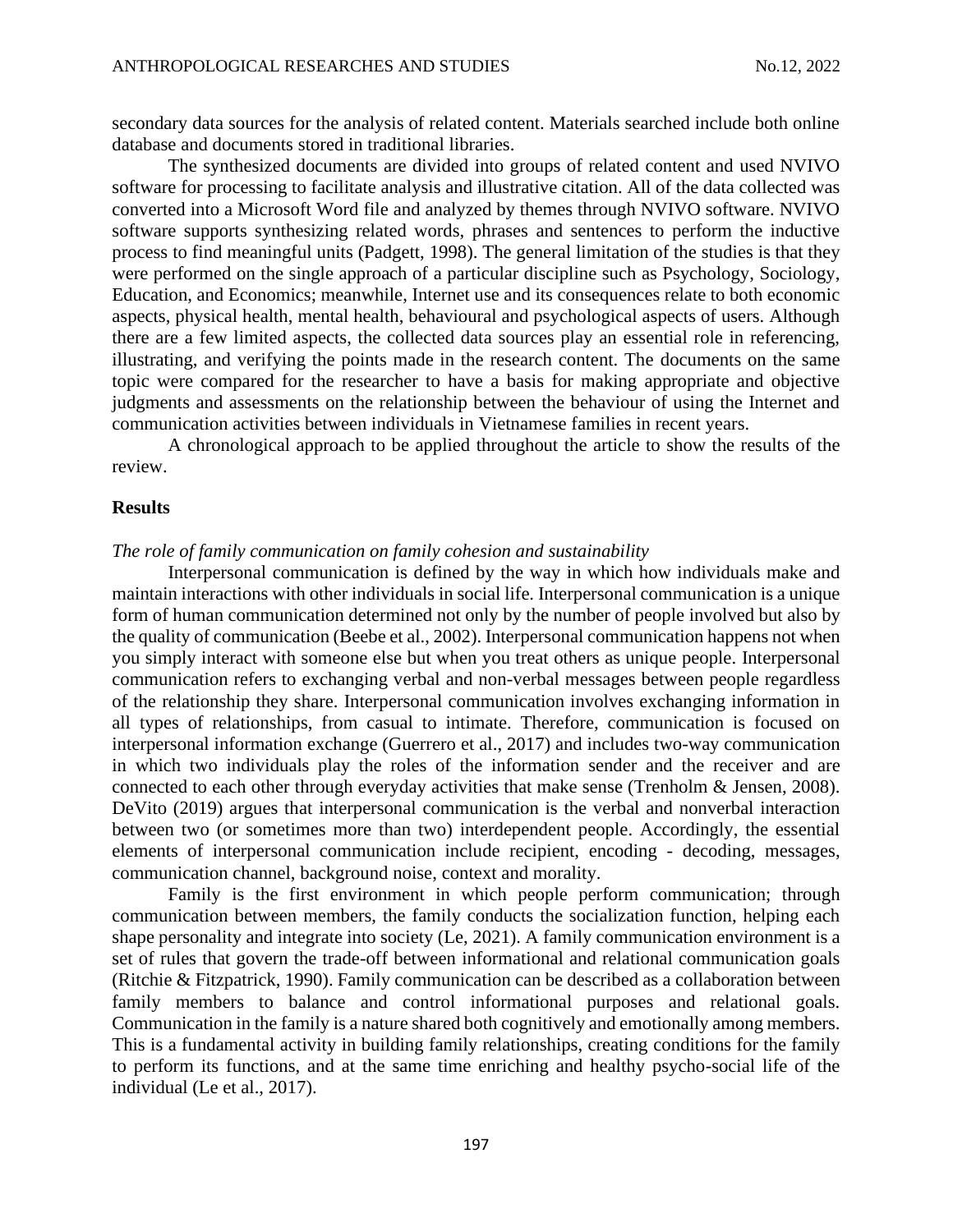Moreover, communication plays a critical role in establishing and maintaining family relationships. The cohesion between parents and their adolescent children presents a longitudinal slice through a series of family functional activities. This cohesion develops and strengthens in the process of interaction and communication. Also, the family's ability to adapt - such as conflict resolution, conflict management, and listening - to children's change during this period reflects their cohesion (Joh et al., 2013). Family cohesion helps children learn, get on well and live well in society, strengthens trust, feels safe and happy (Le, 2013), at the same time helps reduce the risk of adolescents having deviant behaviours at school (Luu, 2008) and oriented towards higher selfworth. Children can better manage emotions of sadness or conflict when living in a well-cohesion family (Dinh, 2013). It is evidently observed that family communication determines family cohesion. As a result, if this cohesion is well reached, that will be an essential factor promoting positive dimensions for children's development.

Not only determines the cohesion between parents and children, but communication in the family also plays a vital role in developing a sustainable family. Recently with an increasing focus on issues such as divorce, child abuse, domestic violence and mental health issues, scholars and therapists have begun to realize that these problems are actually rooted in communication problems. Via better understanding the forms, functions and processes of family communication, it helps to understand how and why these problems exist, and perhaps begin to put more effort to prevent these problems from happening in the future (Greenwalt & Nieponski, 2006)

Besides, communication in the family is also vital in the development of the young children communication capacity (Barnes & Olson, 1985). Children can learn to communicate through the context of the family communication environment. There is a significant relationship between parents' perceptions of the family communication environment and their children's perceptions. The family communication environment strongly influences the interpersonal motivation of both parents and children. The differences in communication environments are related to marked differences in parents' motivations when talking to their children (Barbatoet al., 2003). Interpersonal communication competence is expressed in a conceptual framework that identifies appropriate communication behaviours and sets communication goals (Fitzpatrick and Ritchie, 1994) and is characterized by two components: relevance and conversation (Ritchie and Fitzpatrick, 1990). The importance of family conversation orientations is further emphasized in fostering healthy and competent behaviours in young children (Schrodt et al., 2009). Appropriate family-oriented communication emphasizes maintaining harmonious interpersonal relationships. Children are encouraged to avoid controversy and persecution. Families' conversation-driven are characterized by an open expression of ideas and an environment that values and promotes selfexpression. Children are stimulated to share their thoughts, even when they disagree with others (Barbatoet al., 2003). Conversations that do not fit the direction are related to communication satisfaction (Punyanunt - Carter, 2008); therefore, the ability to communicate can predict the psychological adjustment of adolescents. Parents' point of view will influence children's communication, affecting how they communicate with others. Some family communication models can significantly foster or hinder a young person from developing interpersonal communication skills (Koesten and Anderson, 2004).

## *The emergence of the Internet in Vietnam*

In Vietnam, the number of Internet users is significantly increasing over time, and the effects of the Internet are also multidimensional. Vietnam officially joined the global Internet in November 1997, and up to 2021, Vietnam has become one of the countries with the highest growth in the number of Internet users worldwide. Compared with the Internet usage of Vietnamese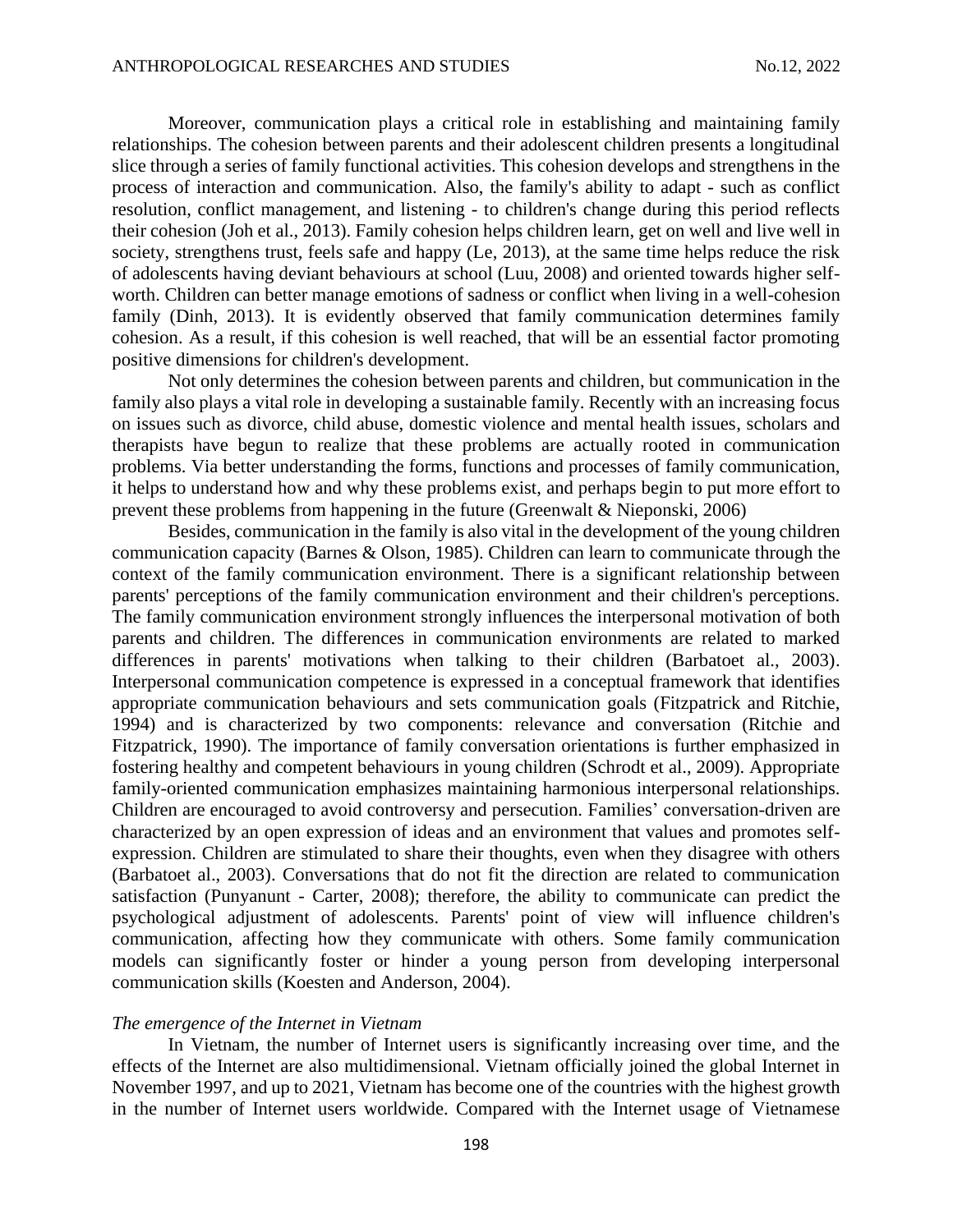people, by mid-2015, the rate was 48%, higher than the world average of 45% and the rate of the region 38.8%. Vietnam became the 6th country in Asia and ranked 4/10 in Southeast Asia in the number of Internet users, and ranked 17/20 countries with the highest Internet users in the world(Tran et al., 2017). By 2020, Vietnam will be one of the top 20 countries with the highest number of Internet users globally. The percentage of households with Internet access in Vietnam reached 71.3%, while the world average was only 57.4%. On average, each Vietnamese person spends about 6 hours 42 minutes on the Internet every day, spends 2 hours and 33 minutes on social networks; 94% of Vietnamese Internet users access the Internet every day (Lan, 2020).

Among Internet users in Vietnam, children and adolescents account for a high proportion. A national survey on adolescents conducted by the Ministry of Health, the World Health Organization and the United Nations International Children's Emergency Fund in 2005 showed that 50% of adolescents in urban areas and 13% of adolescents in rural had used the Internet. The majority of adolescents in this study (69%) said they use the Internet to chat, 62% said they use it to play online games. The Internet has become a new space in Vietnam, where adolescents can communicate quite freely (Ngo et al., 2008). Meanwhile, a study by the Center for Research on Culture, Education and Social Life (2014) on families of 1800 children from 3 to 12 years old shows that up to 19% of children under three years old and 59% of children from 3 to 5 years old use digital devices for an average of 30-60 minutes a day. It is worth mentioning that many parents see this as a babysitting method (Le et al., 2017)

## *The influence of Internet use behaviour on family communication activities*

Family is seen as one of the primary institutions of society; science and technology have a pretty comprehensive impact on the life dimensions of forming and developing a family (Hoang & Doan, 2019). The term "digital generation" has been used to name the group of young people who heavily depend on the Internet and is defined as the generation of "nothing rather than Internet culture, laptops and mobile phones" (Greenfield, 2014). This is a common issue in many other countries shown in the studies of Giedd (2012), Duggan & Smith (2013), Livingstone et al. (2013), not only in Vietnam. The existence of computers and the Internet within families create a big contrast between the past and the present: in the past, it was the image of the family gathering around the television, watching and talking; now, each member is in their world with networked computers, mobile phones and video games. Psychologists have different views on the impact of Internet use on family communication. While many studies have shown that inappropriate use of technology devices is associated with many negative indicators of home atmosphere and individual mental health, a few other studies suggest that using technology can help separate families (Le et al., 2017). The following sections pictures in details the positive and negative aspects of Internet utilization on family communication.

### *The positive aspects*

Research works show families have attained benefits from Internet in several ways. First, families have attained positive effects from the Internet such as educational information, technical knowledge, the world situation, connecting with friends. The survey "Assessment of the impact of the use of technology on family relationships" in 2015 conducted by the Institute for Family and Gender Studies with a sample of 200 showed that the positive effects of technology included maintaining communication between parents-children, controlling children's time and diversifying forms of parent-child entertainment. The result of the study also revealed that technology helped maintain existing relationships and strengthen surrounding relationships (Nguyen, 2017). Le et al. (2017) also conducted another survey of the influence of the Internet on family communication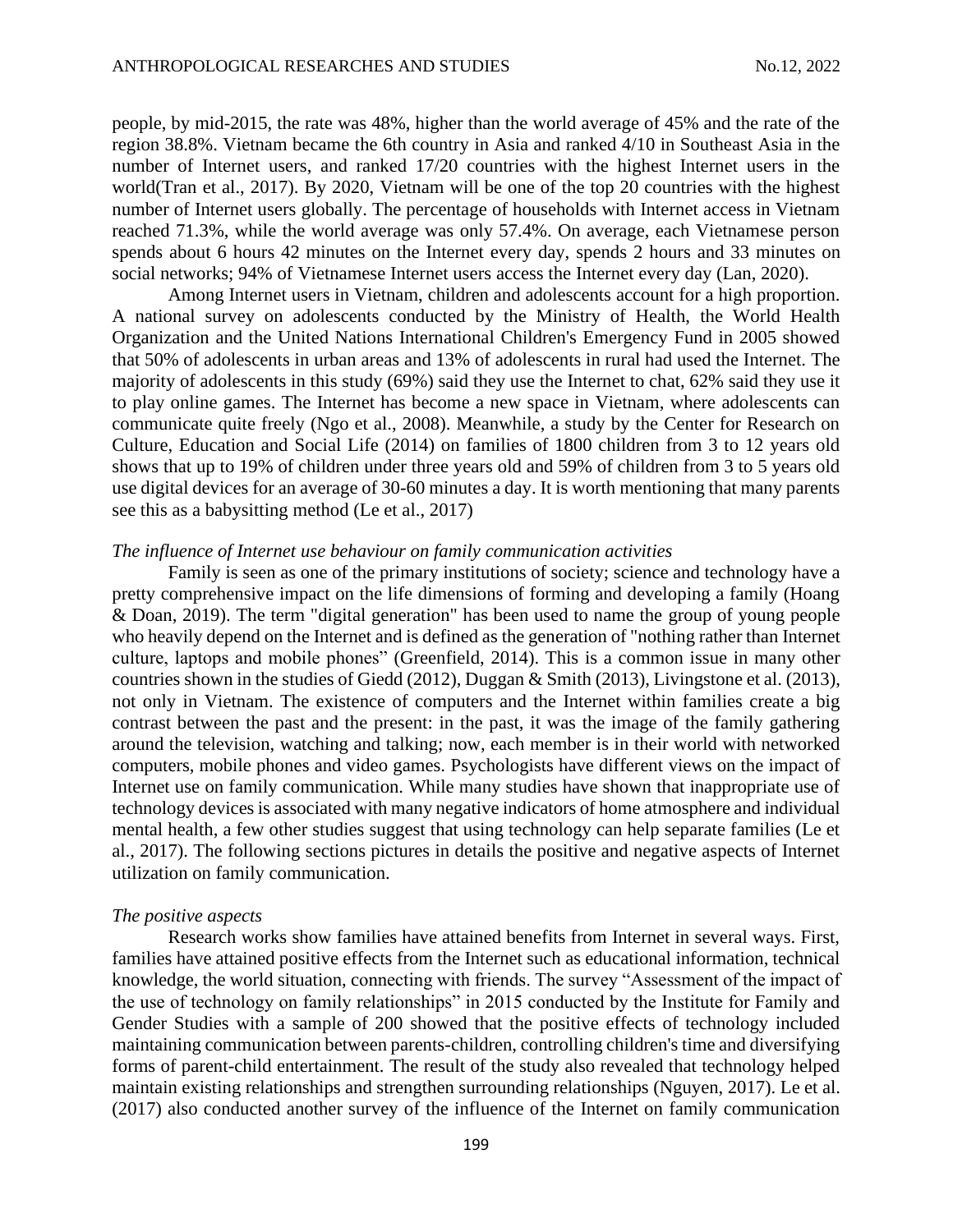based on a study of 199 parents in families with children aged 1 to 10 years. Second, research results indicated that the Internet played a positive role in family communication. In a research conducted with the participation of total 199 study subjects, close to 70% responded they used technology devices to connect with family and friends, proving that the most prioritized purpose of using technology is to communicate with relatives. A promising sign was 71.4% of them evaluated the communication activity in their family as average or above, 28.6% said that the quality of communication in their family was below average, 25% rated the quality of family communication very high (Le et al., 2017). The results of the study reflect that communication in the family is not influenced by how much or how little members use technology or whether they use them for entertainment or not. Communication in families using technology that considers the purpose of communication is of better quality than those in families that do not use technology for this purpose. This finding seems contrary to many studies that have suggested that the use of technology would reduce the quality of family communication. This can be explained that the crux of the problem is not whether the individual uses the technology device, what it is used for; more or less, it depends on whether the individual shares this activity with their family (Le et al., 2017).

Other studies confirm that the Internet can become a communication technology between family members. Ballagas et al. (2009) emphasize that technology helps connect the family better. The Internet serves to connect members and strengthen close relationships through texting, seeing pictures, and activities of relatives. With the support of the Internet, individuals can supplement their face-to-face interactions with family and friends with computer interactions (Pénard et al., 2013). Social networking sites that support making friends are good, where parents and children can become friends, have many opportunities to interact and share. On the positive side, this type is helpful for everyone in life, especially in communication between family members (Ha, 2014). In traditional families, the use of information and communication technologies, such as the Internet, can be associated with high family cohesion because the Internet facilitates the preservation of family boundaries by providing a communication tool between parents and children (Hughes and Hans, 2001). In this case, instead of blurring the boundaries of the family, the Internet contributes to their preservation, facilitating information sharing between parents and children through texting, image and information exchange. Young people use technology to connect or communicate, and this is positively helping them organize and maintain relationships with friends, family, and other social relationships. Therefore, face-to-face family communication is replaced not by the total time spent on the Internet but by online activities that are functionally equivalent (Lee & Chae, 2007). In addition, if children in the family are oriented to use the Internet appropriately, a family environment with good educational skills will increase the child's ability to learn, increase creativity and understanding (Ha, 2014).

The above studies have proved that if the Internet is used for the proper purposes to exploit communication support, it will be an effective tool to promote communication in the family and help connect the family better (Ballagas et al., 2009). The outstanding utilities from the Internet have made an essential contribution to convenient communication with time flexibility and breaking space limitations. Blaschke et al. (2009) gave a summary of the tools and benefits of Internet access technology related to communication includes (1) Email, potentially improved communication with family and friends, supporting stronger intergenerational bonds (Adler, 2006; White & Weatherall, 2000); (2) Chat rooms and discussion groups can enhance communication channels (Novak, 2006); (3) Voice, webcam, and video telephony technologies add audio and video dimensions that enhance communication and social support with families (Marziali & Donahue, 2006). Internet becomes the communication bridge that helps maintain the relationship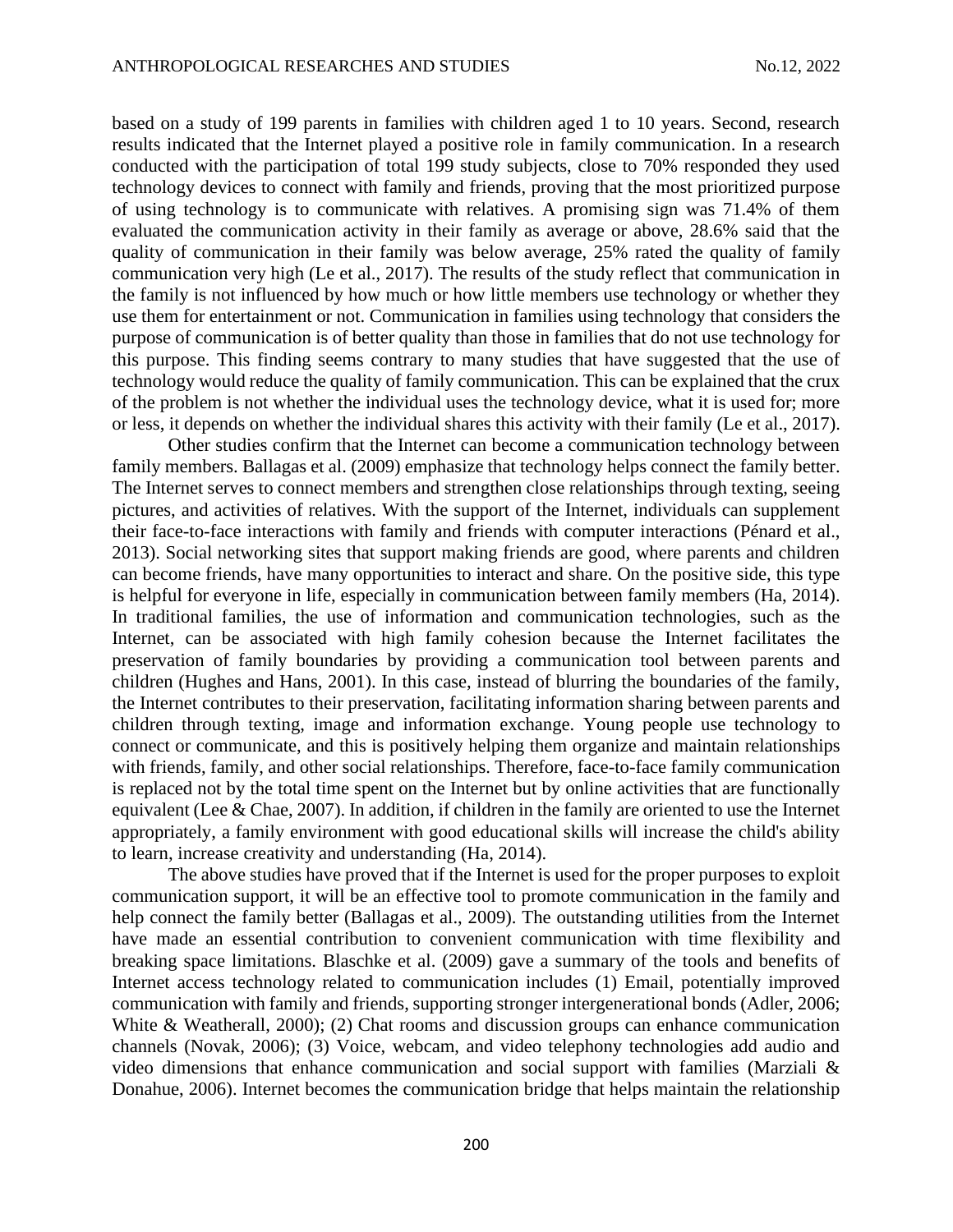between parents and children when away from home because families with a high frequency of face-to-face communication may want to keep this need even when their relatives are far away (Le et al., 2017). Therefore, the Internet creates conditions for family members, especially parents and children, to remove distances and connect (Dang, 2018). This is good because communication plays an important role and is a platform for forming activities in the relationship between family members besides cohesion and flexibility (Clark & Shields, 1997; Olson et al., 1989). Promoting communication activity and achieving communication goals is a key factor in maintaining and strengthening relationships in the family. Through influential communication family, cohesion and flexibility are appropriately adjusted (Smith et al., 2009), so individuals have the opportunity to become happier, healthier and have higher levels of life satisfaction (Jackson et al., 1998). Hence, one of the positive points when using the Internet for the proper purposes of family members is the strengthening and tightening of the parent-child relationship.

### *Adverse effects on family communication*

Besides the benefits of the Internet, it is essential to pay attention to the harmful effects on individual users, family life, and society. International study results have demonstrated that Internet abuse is common in many countries and negatively impacts users. At the same time, family members also have to suffer threats and risks of a communication channel.

The data analysis and connection show that the Internet's threats to users include mental health problems, personal relationships, and communication difficulties. As early as the 1990s, researchers have pointed out the adverse effects of the Internet, such as many consequences on users' lives over time for being complained about late for work and deadlines (Egger and Rauterbeg, 1996). In the United States, a study with 563 teenagers who recorded using the Internet 19 hours a week has had real-life difficulties due to mental health problems (Brenner, 1997). Greenfield' work in 1999 pointed out that many services on the Internet created separation, time deviation, and affect life (Widyanto & McMurran, 2004).

Kraut et al. (1998) found that the Internet is associated with a decrease in the frequency of communication with other members, narrowing of social relationships, and increased levels of depression and feelings of loneliness. This statement is consistent with the research results of Subrahmanyam et al. (2000) argued that the use of digital technology reduces communication time in the family, increasing social isolation.

In Vietnam, Internet users are very diverse; anyone, particularly children and adolescents can use smartphones to access the Internet and be influenced by it. The Internet has become a significant concern due to its harmful effects, especially for juveniles (Pham, 2017). Adolescents are more affected because their ability to control user behaviour and select content accessed from the Internet is limited. Children will be assessed as "excessive Internet abuse" when there are continuous and uncontrollable behaviours. This will cause harmful mental effects on the child as an adult (Nguyen, 2017). Young children, especially those who access the Internet via smartphones too early (under two years old), are prone to autism, vision loss, and concentration problems (Khuong, 2016). Problems of autism and concentration are directly related to a child's ability to communicate. For secondary school students, studies have predicted that the higher the level of Internet use, the higher the level of mental health problems and vice versa (Dang, & Nguyen, 2013). Children are in solid personality formation and development at middle school age, so the need for communication is high. Children's use of the Internet to a degree of "social neglect" is likely to lead to mental health problems. There is a positive correlation between the level of Internet use and general mental health problems among students (Dang, & Nguyen, 2013).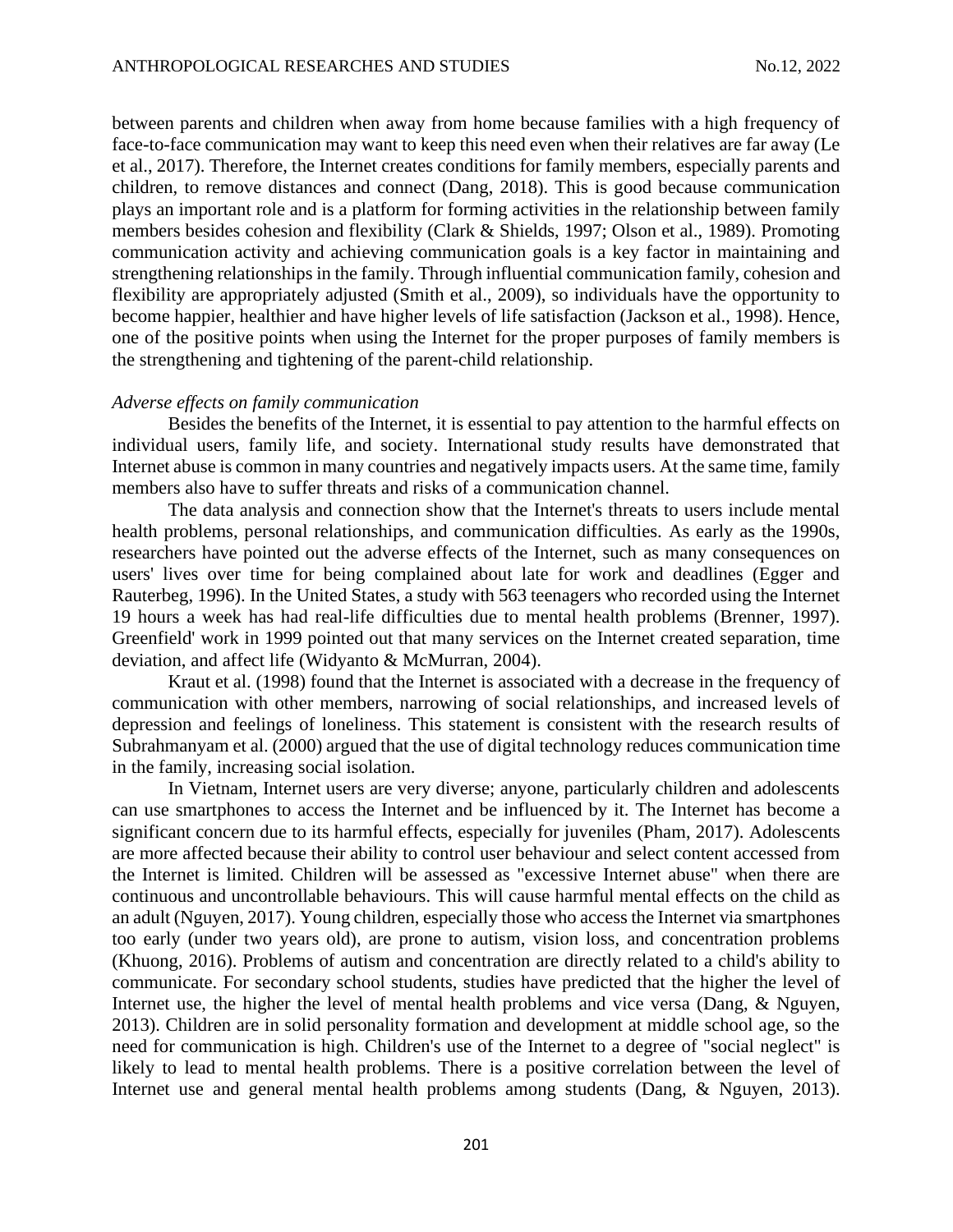Therefore, Internet users should be under educators' close guidance and supervision; if not, excessive Internet use can impact adolescents' health, education, and social interactions (Pham, 2017).

In addition to mental and behavioural disorders, Internet abuse and online game addiction can also be related and lead to problems with ego, personal identity, and the social interaction of adolescents (Tran &Bui, 2013). Many studies have confirmed that spending too much time on the Internet means gradually withdrawing from genuine social relationships to go into the virtual world, with many virtual connections on the network (Hart et al., 2009), reduce the frequency of communication with other members, narrow social relationships as well as increase the level of depression and feelings of loneliness (Kraut et al., 1998) and impede the development of skills correlation with others in preschool children (Subrahmanyam et al., 2000). Even for adults, excessive Internet use leads to neglect of work, a distraction from daily activities, and gradual separation from social relationships. Lack of control over Internet use increases the risk of mental health problems in general. Ha (2014) believes that many people, including adults and children, are increasingly cold, distant, dependent on the Internet from the harmful effects on users.

Along with the problems of users' mental health, the generation gap in families is being challenged by the influence of the Internet on parent-child links. Ling and Haddon (2008) demonstrated that using Internet-connected devices negatively as phone dependence negatively affects relationships. Technology makes individuals more inclined to spend less time communicating in the family, increasing social isolation (Subrahmanyam et al., 2000). As technology advances, the easier it is to access the Internet, personal isolation is greater. Family members will gradually tend to use technology devices alone instead of together. Studies showed that playing video or computer games was individual behaviour and was less intergenerational; it meant less involvement of multiple generations in the same family (Le et al., 2017). Children will play video games alone or with friends, rather than with parents or even siblings (Pasquier et al., 1998). While teenagers spend a lot of time using the Internet, parents lack exposure and knowledge, so it can be hard to connect with their children. In addition, social media activities of both parents and children are also limited to individuals in their world, which means traditional family entertainment spaces (watching TV, reading stories, etc.) are narrowed down, even eliminated. Teenagers and adults tend to focus on their world and forget about the presence of the person next to them, reducing communication time and communication quality, ignoring people's sayings, and thus affecting relationships (Kim, 2016). There is a negative inverse correlation between the number of times children see a phone every day and the level of communication between parents and children (Nguyen & Tran, 2017). The survey "Characteristics of using technology devices in Hanoi families and influencing factors" in 2017 demonstrated the influence of Internet use on the relationship between generations in the family. From the original 12 factors, the survey results showed two factors related to Internet use behaviour: 1) generational conflict and 2) reduced interaction time between parents and children. Thus, Internet abuse causes generational differences, many conflicts; children share little with their parents. At the same time, it is hard to control family relationships and reduce parents' time - children interact directly with each other. Children's use of the Internet to access technology devices beyond their parents' permission will lead to anxiety and penalties that parents can apply to solve the situation.

On the other hand, when parents abuse the Internet and do not spend time with their children, the parent-child relationship is loose and separated (Nguyen, 2017). Parents who are passionate about the Internet will distract their children's education in the family. In contrast, children need to feel that their parents are always around and cared for by their parents. Children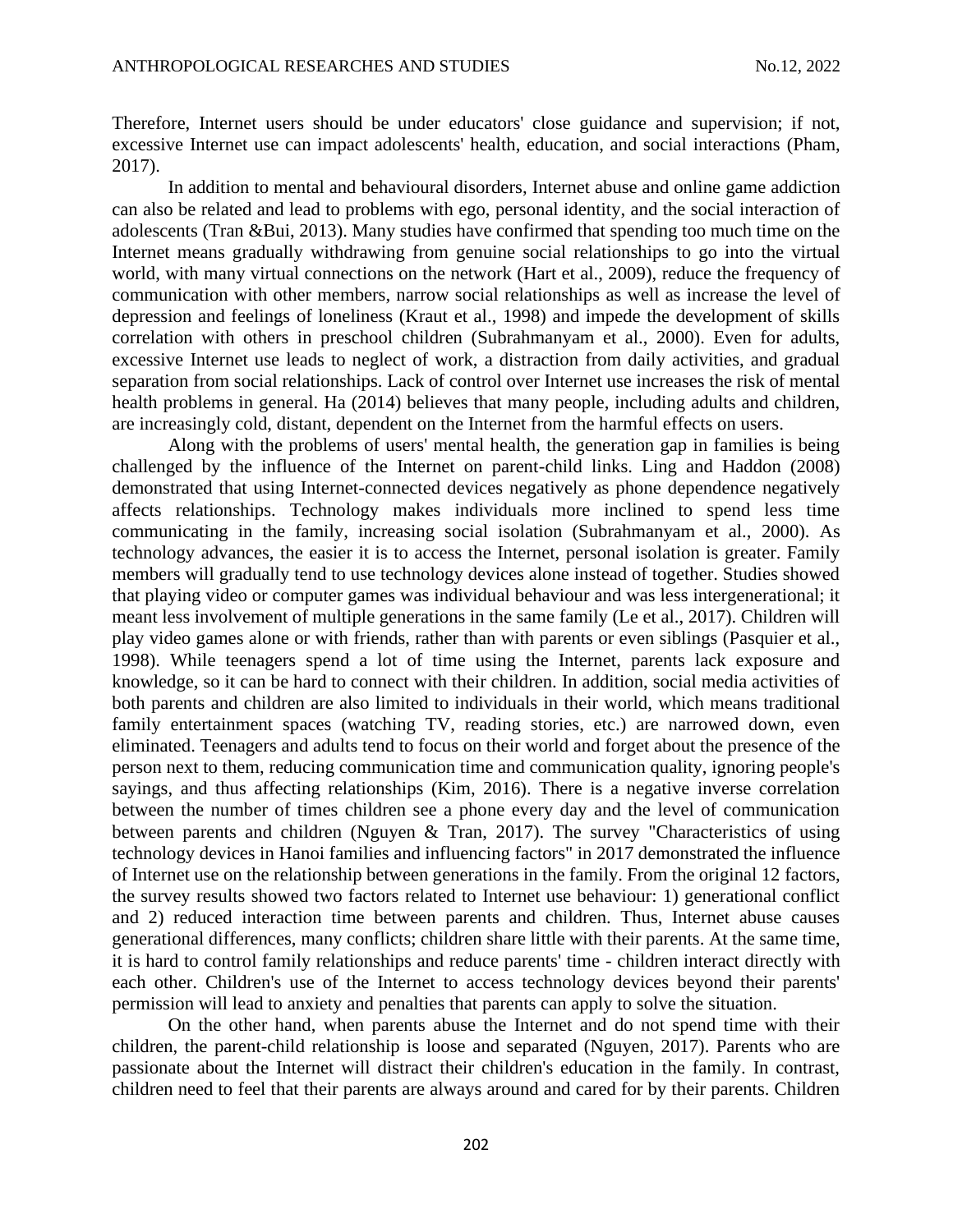need to communicate directly and play with their parents to be praised and do things they can learn. Science has proven that children who are not allowed to talk to their parents when they start learning to speak will have delays in their speech and difficulty expressing their thoughts and may even be autistic or depressed (Ha, 2014). In addition to separating generations in the family, Internet has also been negatively affecting husband and wife relationships. There were 25.9% of divorces due to adultery and 27.7% of divorces due to lifestyle conflicts.

Similarly, only 10.4% of couples were dissatisfied with their marriage due to adulterous husbands or wives, 8.5% due to physiological dissonance, and 45.3% due to discord behaviours (Nguyen, 2014). In reality, the conveniences of modern technology are also gradually making the distance of relationships more distant (Dang, 2018). The benefits of social networks and communication features make people passionately believe that it helps to shorten the distance, to bring people closer together regardless of space and time; however, technology is more modern, the human relationship becomes more and more distant, lonely, and empty if people misuse it and without control. Communication in the family is mainly done via text message, email, or video call, causing the sharing of feelings to be interrupted. The use of technological devices to access the Internet in the family is an agent capable of profoundly influencing communication between members (Le et al., 2017).

In addition to the impact on mental health and the generation gap, accessing the Internet from mobile devices is changing how people communicate. The participation of the Internet in personal life makes each person form new habits that reduce face-to-face communication between family members or create new methods of communication (Nguyen, 2016). The Internet can change the formula, content, and meaning of communication between family members. *Today, our communication structure is being disrupted by technological devices (Nguyen, 2020).* Huynh (2014), in his study on the influence of the Internet on the communication of Vietnamese users, has confirmed the type of concurrent multitasking, that was, people working on the Internet tend to do many things at the same time. The most common pattern was working - entertaining - and communicating. At the same time, it has caused quite complex consequences for social communication behaviour, such as body language, facial expressions, intonation, and other nonverbal signals is significantly lost. This disrupted the overall human connection through communication and often frustrated involved people. Additionally, people used to this type of communication were often afraid of having eye contact with others in communication; they felt discomfort with their eyes; they were quickly perceived as disinterested or disrespectful by others (Huynh, 2014).

*On the other hand, traditional communication has had many changes affecting the quality of communication and belief in oneself and others in communication relationships. Individuals can use virtual nicknames to communicate with anyone, including strangers, but find it difficult to talk to family members. Direct emotional expressions to enhance interaction efficiency are also gradually replaced by default icons. New means of communication with many features allow us to use any means of transmission messages, but the more options people have, the poorer the expression of emotions. Icons in online communication cannot transmit the expression of touch, eye contact, smiles and subtle expressions of facial expressions, and the actual emotional state of face-to-face communication. Connections and communication seem easier to establish, but individuals feel more alone and insecure. We wonder why people are afraid to communicate directly with each other and do not want to let the communicator know about their identity? Is it because people lose faith in others, become more defensive, encounter many events. Hence, they are vulnerable, lack confidence, no longer believes in themselves, and others should choose the*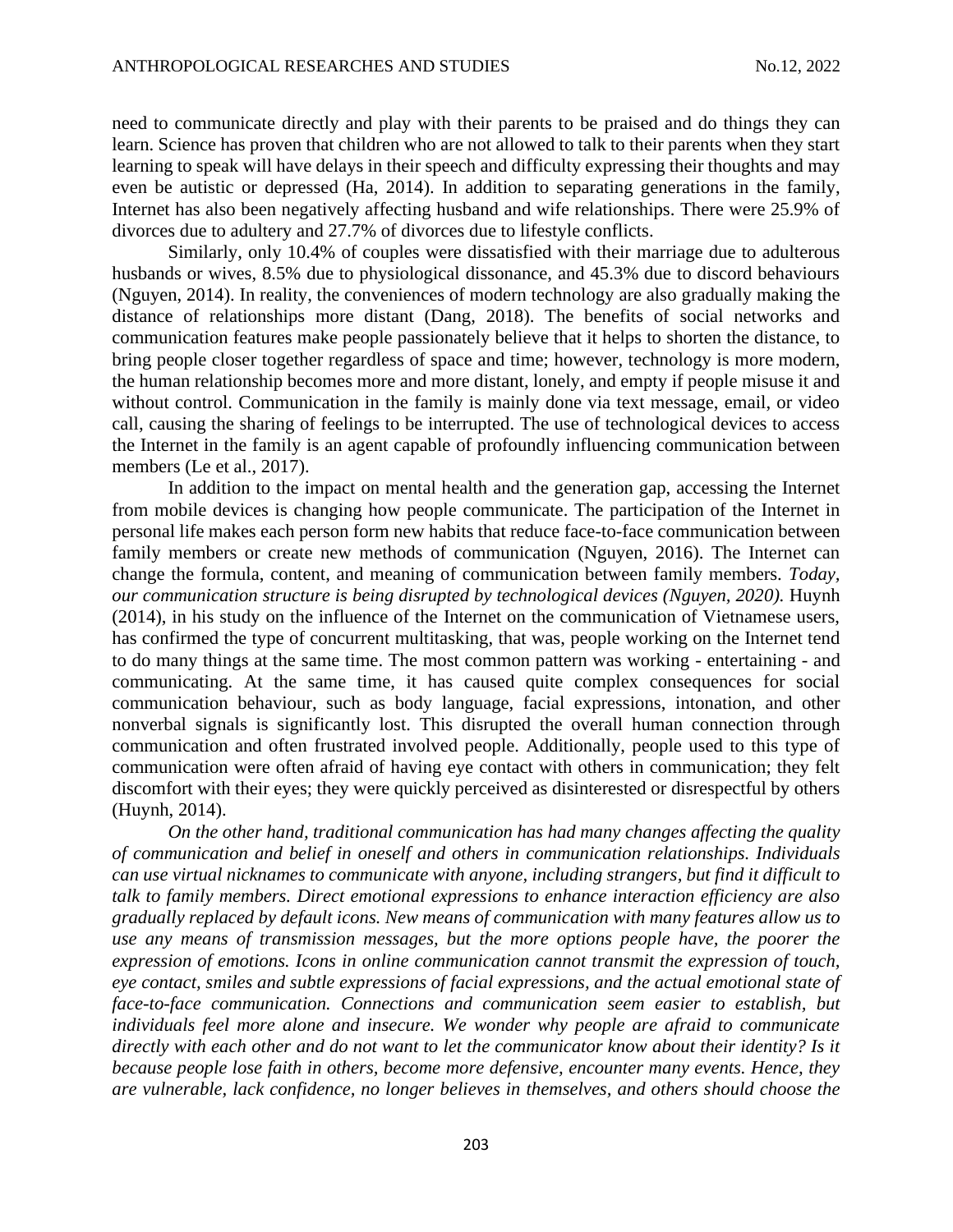*style "no name - no face" of communication to feel safe and equal (Nguyen, 2020).* This type of communication causes individuals to have more and more mental health problems because they lose two important communication links: communicate with themselves and communicate with the people around them. When disconnected from self, the individual becomes weak and lacks energy, internal strength decreases. Hence, it is easy to panic, not calm, lose insight, and lack the ability to solve problems when encountering them. Lost connection with themself causes all problems causing relationship breakdown and disconnection with others (Nguyen, 2020).

### **Discussions**

Literatures show that perspectives on the influence of the Internet on family communication are multidimensional and evaluated from many angles in different fields. Different approaches lead to diverse judgments about the influence of the Internet on communication. However, the consensus is that the Internet has brought both benefits and consequences on communication in the family. On the one hand, researchers have proven that the Internet is a new communication tool that helps diversify communication channels in the family. Hence, the communication moment becomes flexible, the limit of space in communication is broken, and the ways of communication expression are diverse. As a result, family members have increased opportunities to interact and share. On the other hand, the Internet brings many consequences for communication in the family, in which the decrease in interaction time and face-to-face communication between family members is the most worrying. The reduction of face-to-face communication time is not simply that people talk less face-to-face. Still, it also contains problems related to cultural practices in the family, bonding, and nurturing affection between family members. The increase in mental health problems, the increase in feelings of loneliness, and the increase in the generation gap are typical examples of the Internet's influence on family communication.

The important thing is how family members perceive the influence of the Internet on family communication. Suppose people consider Internet utilization is necessary (even mandatory due to work, study, diplomacy, connection, and entertainment). In that case, the awareness of the need for usage and its influence on them and other family members is meaningful. It is essential to check users' needs and how the Internet responds to those needs. Suler (1999) argues that understanding such needs can clearly show how and why some people become poor/misbehaved because of the Internet, leading to negative aspects of personal life, including communication. Along with understanding the needs, individuals must be accurately aware of Internet use behaviour consequences on family communication to have a reasonable adjustment method. Therefore, we can only foresee the social impact of the Internet if we understand how people use it (Kraut et al., 1999).

Nowadays, the participation of the Internet in all areas of social life is an inevitable trend. The only way that an individual can catch up is to learn how to adapt. It is clear that the Internet has influenced individual user and family communication, but whether the effect is positive or negative depends a lot on the users. It is worth mentioning that this is a double effect, both positive and negative, simultaneously. Using the Internet for the proper purposes and with appropriate control will better promote the benefits and limit the harmful effects of the Internet.

On the contrary, using the Internet for improper purposes and without control will lose many life values. Author Greenfield (2014) emphasizes that as long as the Internet is used wisely and reasonably, we can fully enjoy the great benefits of virtual life and overcome the negatives. He lists a range of disadvantages resulting from excessive Internet use, such as sensory disorders,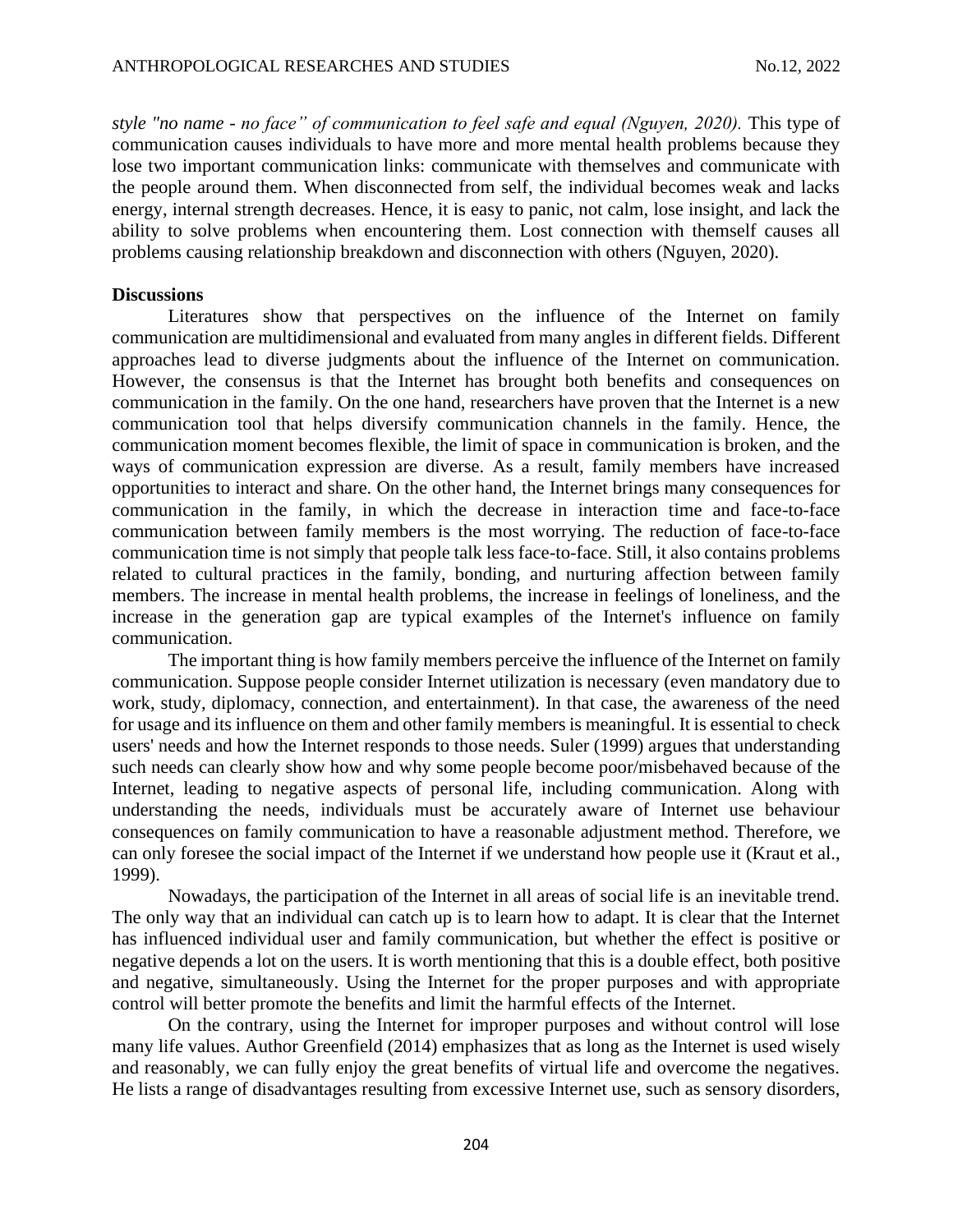attention retention issues, lack of deep thought and critical thinking. In fact, it is paradoxical that the more connected users are on social media, the more lonely they feel (Turkle, 2017), and the messages from online have no value in emotional support, compared to other verbal communication means (Seltzer et al., 2012).

Do we wonder if Internet users in Vietnam are the exception to the boundaries of influence that the Internet has brought? Vietnamese Internet users share the same benefits and challenges. However, it should be noted that Internet abuse has a more substantial impact on the cohesion of traditional families. The current problem is that the individual adjusts the behaviour of using the Internet or adjusts communication to enhance the effectiveness of communication between family members. Users use the Internet for personal purposes, but sometimes communication and family relationships issues are also leading to an increase in the children's usage of the Internet (Nguyen & Chu, 2017). Children also encounter difficulties in real life, so the Internet becomes a substitute for children to avoid those difficulties, leading to increasingly "social neglect" (Dang, & Nguyen, 2013). To solve this problem, studies show that when children use technology devices, parents will tend to control the time and content of their children's use. However, the duration of not the most important issue. The length of time using the Internet is not enough to say whether children have problems related to online behaviour (Nguyen, 2017). Parents should be proactive and exemplary in using the Internet for communication purposes, increasing the time to share with their children to help them truly feel their parents' companionship for the problems children encounter. Besides, the changing social conditions should be considered to change how the family communicates. The Internet can be regarded as an effective means of communication, but it does not mean that direct forms of communication lose their essential role. The diversity and convenience of communication via the Internet cannot transmit the emotions of communication participants. Meanwhile, the transmission of emotions in family communication plays an essential role in bonding and strengthening family affection. Therefore, parents need to have good communication strategies based on face-to-face communication and communication via the Internet to achieve communication effectiveness in the family.

### **Conclusions**

With the development and application of technologies on humans' life, the Internet has brought many changes in our society and become indispensable means family communication. Williams and Rice (1983) and Fulk and Ryu (1990) have stated that no field is more affected by the Internet than the way people communicate with others. In this modern technology age, it is hard for individuals to choose a life without the Internet. Especially in the context of the Covid-19 epidemic, Internet has become a salvage in all areas of life for many individuals and families. However, besides the positive values of the Internet, Internet abuse has caused many individuals and families to face many serious problems. Internet is not addictive, but some specific Internet applications, especially those with interactive functions, appear to contribute to the development of pathological Internet use (Chou et al., 2005). Even if Internet utilization is not yet pathological, it has a multi-dimensionally affected communication in Vietnamese families. Internet shows a close relationship with the quality and effectiveness of communication between family members. Excessive Internet utilization reduces communication time and increases the risk of mental health problems in individuals. Consequently, generation gaps and conflicts are created that affects the way family members communicate, especially among adolescents. Therefore, having an accurate understanding of the role of the Internet and appropriate control of user behaviour is a vital element in balancing the demand for use and communication in the family.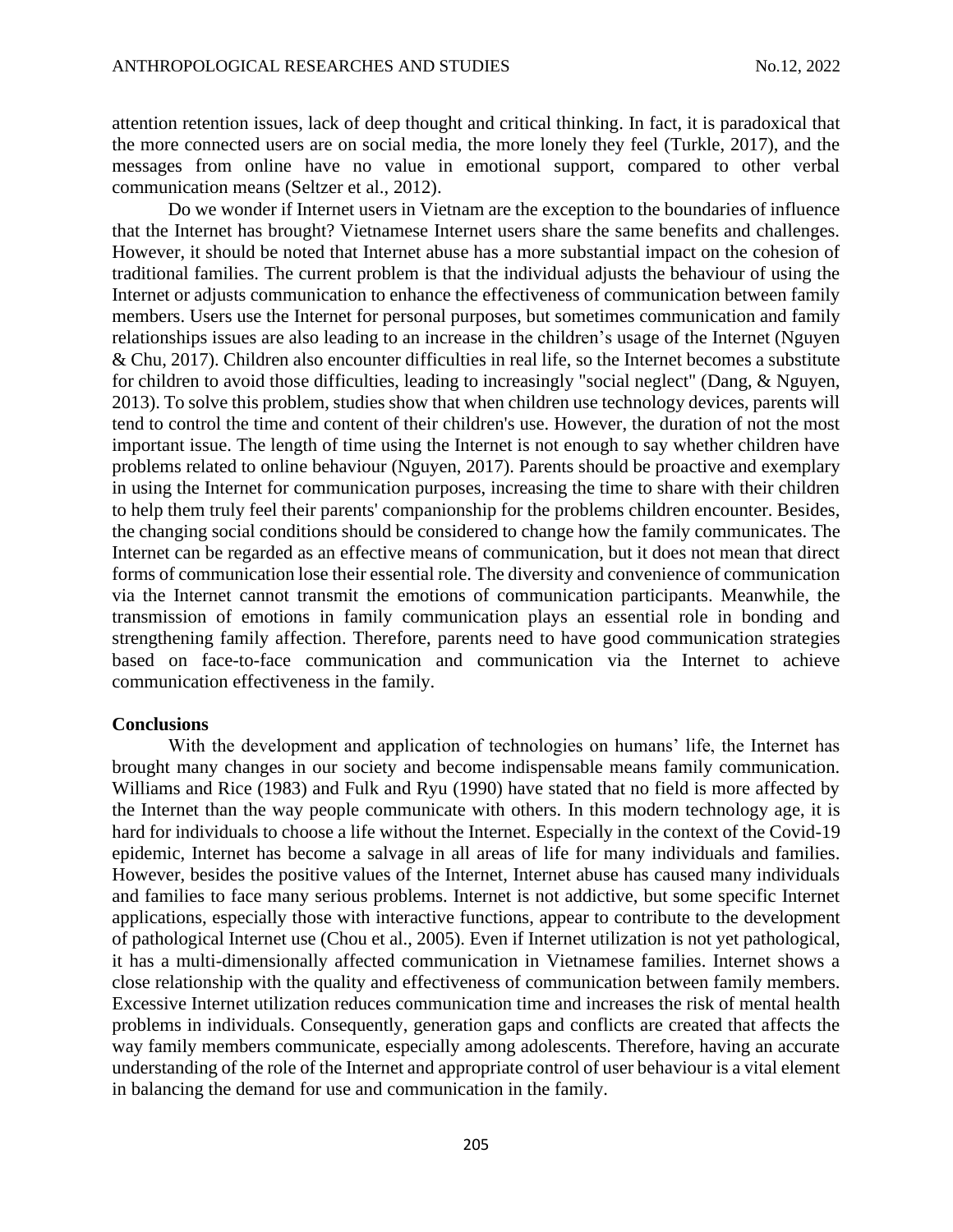Although many parents know that too much Internet usage at home will affect communication between family members, balancing these two behaviours is not easy. Moreover, it is more challenging with children and adolescents who are not well aware of the harmful effects of excessive Internet use on communication activities in the family. We cannot eliminate the Internet from daily life, so the immediate solution is to limit its consequences by determining the extent and use of the Internet appropriately in each situation with each specific target group. This suggests the necessity of conducting an in-depth and systematic study on the influence of the Internet on communication between parents and children in Vietnamese families to have clear directions and practical solutions to strengthen the role of the Internet while improving effective communication in the family.

## **Acknowledgements**

This research is funded by Vietnam National Foundation for Science and Technology Development (NAFOSTED) under grant number 504.05-2020.301.

A summary of this paper was presented at online international conference: Individual, family, society - contemporary challenges, fourth edition, 6 to October 7 2021, Bucharest, Romania and published in the journal Studii şi Cercetări de Anthropologie, No. 7/2021.

### **References**

- 1. Adler, R. (2006). Older Americans, broadband and the future of the net. Santa Clara, United States of America: SeniorNet.
- 2. Ballagas, R., Kaye, J. J., Ames, M., Go, J., & Raffle, H. (2009, June). Family communication: phone conversations with children. In Proceedings of the 8th International Conference on Interaction Design and Children (pp. 321-324), Como, Italy.
- 3. Barbato, C. A., et al. (2003). "Communicating in the family: An examination of the relationship of family communication climate and interpersonal communication motives." Journal of Family Communication, 3(3): 123-148. https://doi.org/10.1207/S15327698JFC0303\_01.
- 4. Barnes, H. L., & Olson, D. H. (1985). Parent-adolescent communication and the circumplex model. Child development, and the development, and the 438-447.

https://www.jstor.org/stable/1129732?seq=1#metadata\_info\_tab\_contents.

- 5. Baumrind, D. (1967). Child care practices anteceding three patterns of preschool behaviour. Genetic psychology monographs. https://psycnet.apa.org/record/1967-05780-001.
- 6. Baumrind, D. (1971). Harmonious parents and their preschool children. Developmental psychology, 4(1), 99-102. https://eric.ed.gov/?id=EJ034708.
- 7. Beebe, S. A., Beebe, S. J., Redmond, M. V., & Salem-Wiseman, L. (2002). Interpersonal communication: Relating to others (p. 432). United States of America: Boston: Allyn and Bacon.
- 8. Blaschke, C. M., Freddolino, P. P., & Mullen, E. E. (2009). Ageing and technology: A review of the research literature. British Journal of Social Work, 39(4), 641-656. https://doi.org/10.1093/bjsw/bcp025.
- 9. Brenner, V. (1997). Psychology of computer use: XLVII. Parameters of Internet use, abuse and addiction: the first 90 days of the Internet Usage Survey. Psychological Reports, 80(3), 879- 882. https://doi.org/10.2466/pr0.1997.80.3.879.
- 10.Clark, R. D., & Shields, G. (1997). Family communication and delinquency. Adolescence, 32(125), 81-92. Gale OneFile: Health and Medicine,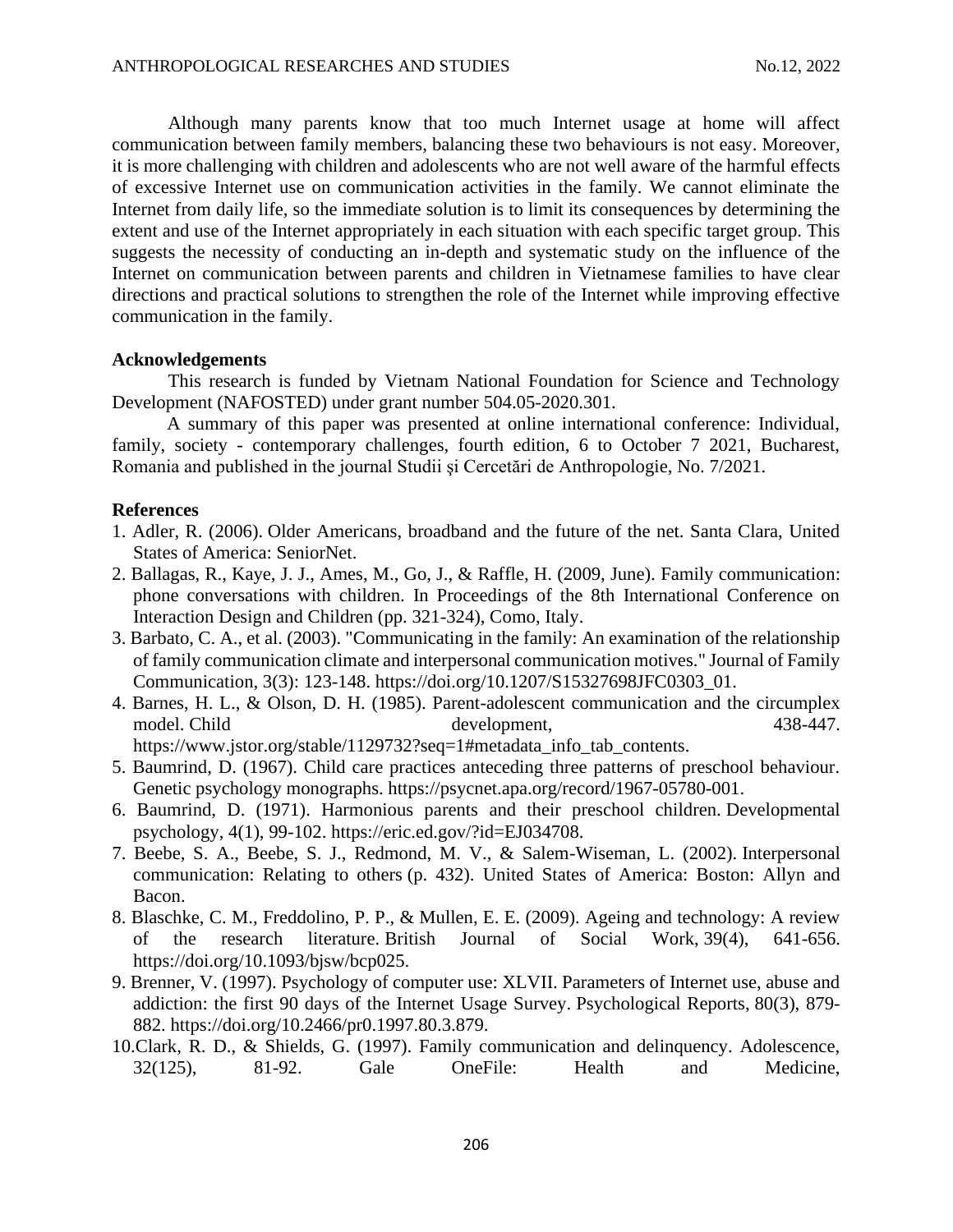link.gale.com/apps/doc/A19417319/HRCA?u=anon~c7a210&sid=googleScholar&xid=660a3 de. Accessed July 8 2021.

- 11.Chou, C., Condron, L., & Belland, J. (2005). A Review of the Research on Internet Addiction. Educational Psychology Review, 17(4), 363-388. Retrieved March 27, 2020. https://link.springer.com/article/10.1007/s10648-005-8138-1.
- 12.Dang, H. M., & Nguyen, T. P. (2013). Tương quan giữa mức độ sử dụng Internet và các vấn đề sức khỏe tâm thần của học sinh trung học cơ sở (Correlation between Internet usage levels and mental health problems of junior high school students). VNU Journal of Science: Education Research. https://js.vnu.edu.vn/ER/article/view/497>.
- 13.Dang, V. L. (2018). Tác động của công nghệ hiện đại đến lối sống gia đình Việt Nam (Impact of modern technology to Vietnamese family lifestyle). Tạp chí Khoa hoc xã hôi Việt Nam, số 9. Bản lưu trong thư viện truyền thống (Traditional library copy).
- 14.DeVito, J. A. J. I. (2019). The interpersonal communication book. United States of American: Boston : Pearson Education, Inc.
- 15.Dinh, T. H. V. (2013). Mối quan hệ giữa tự đánh giá về giá trị bản thân và cách ứng phó với cảm xúc buồn bã của trẻ vị thành niên (Relationship between self-assessment of self-worth of adolescent and how to deal with sad feelings). Tạp chí Tâm lý học, số 4. Bản lưu trong thư viện truyền thống (Traditional library copy).
- 16.Duggan, M., & Smith, A. (2013). Cell internet use 2013. https://www.pewresearch.org/internet/wp-

content/uploads/sites/9/media/Files/Reports/2013/PIP\_CellInternetUse2013.pdf.

- 17.Egger, O., & Rauterbeg, G. W. M. (1996). Internet behavior and addiction.[Internet] Swiss Federal Institute of Technology: Zurich; [accessed 28.05. 2019]. Journal, 14(1), 102-103. https://doi.org/10.1177/1066480705282073.
- 18.Fitzpatrick, M. A., & Ritchie, L. D. (1994). Communication schemata within the family: Multiple perspectives on family interaction. Human Communication Research, 20(3), 275-301. [https://doi.org/10.1111/j.1468-2958.1994.tb00324.x.](https://doi.org/10.1111/j.1468-2958.1994.tb00324.x)
- 19.Fulk,J. And Ryu, D. (1990) perceiving electronic mail system: A partial A partial test of social information processing model of communication media in organizations. Paper presented at the annual meeting of the International Communication Association, Dublin.
- 20.Giedd, J. N. (2012). The digital revolution and adolescent brain evolution. Journal of Adolescent Health, 51(2), 101-105. https://doi.org/10.1016/j.jadohealth.2012.06.002.
- 21.Greenfield, P. M. (2014). Mind and media: The effects of television, video games, and computers. Psychology Press. https://doi.org/10.4324/9781315735634.
- 22.Greenwalt, B. C., & Nieponski, M. K. (2006). Book Review: Family Communication. The Family
- 23.Guerrero, L. K., Andersen, P. A., & Afifi, W. A. (2017). Close encounters: Communication in relationships. United States of American: Sage Publications.
- 24.Ha, M. (2014). Internet biến đối gia đình (Internet transforms family). Báo điện tử gia đình và xã hội. Retrieved June 27, 2014 from https://giadinh.net.vn/xa-hoi/internet-bien-doi-gia-dinhviet-20140625025657968.htm).
- 25.Hart, G. M., Johnson, B., Stamm, B., Angers, N., Robinson, A., Lally, T., & Fagley, W. H. (2009). Effects of video games on adolescents and adults. CyberPsychology & Behavior, 12(1), 63-65. https://doi.org/10.1089/cpb.2008.0117.
- 26.Hoang, B. T., & Doan, T. T. H. (2019). Tác động của khoa học công nghệ đến chức năng gia đình hiện nay (Impact of science and technology to the current family function). Tạp chí Khoa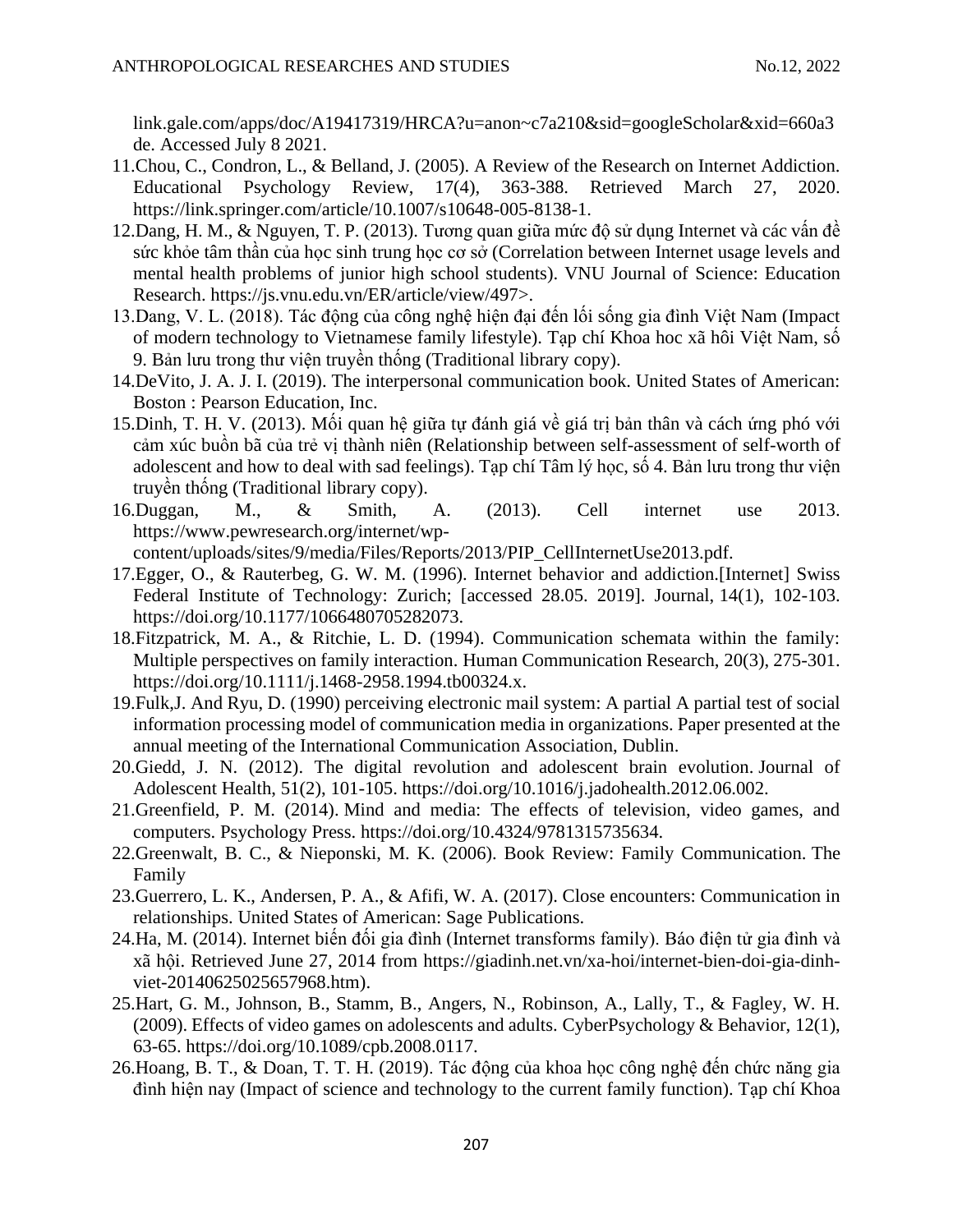học Xã hội Việt Nam, (3), 82. https://sti.vista.gov.vn/tw/Lists/TaiLieuKHCN/Attachments/288365/CVt63S32019082.pdf.

- 27.Hughes Jr, R., & Hans, J. D. (2001). Computers, the Internet, and families: A review of the role new technology plays in family life. Journal of Family Issues, 22(6), 776-790. https://doi.org/10.1177/019251301022006006.
- 28.Huynh, V. T. (2014). Một số vấn đề về lối sống internet và ảnh hưởng của nó đến hoạt động giao tiếp của người dùng internet Việt Nam (Some issues about internet lifestyle and its influence on communication activities of Vietnamese internet users).http://113.190.240.60:8080/phamquangquyen/bitstream/123456789/614/1/30.pdf.
- 29.Jackson, S., Bijstro, J., Oostra, L., & Bosma, H. (1998). Adolescents' perceptions of communication with parents relative to specific aspects of relationships with parents and personal development. Journal of Adolescence, 21, 305-322. https://doi.org/10.1006/jado.1998.0155.
- 30.Joh, J. Y., Kim, S., Park, J. L., & Kim, Y. P. (2013). Relationship between family adaptability, cohesion and adolescent problem behaviors: curvilinearity of circumplex model. Korean Journal of Family Medicine, 34(3), 169. https://doi.org/10.4082/kjfm.2013.34.3.169.
- 31.Khuong, N. (2016). Smartphone đang hủy hoại một đứa trẻ như thế nào (How smartphones are destroying a child), Retrieved Fabruary 27, 2014 from https://zingnews.vn/smartphone-danghuy-hoai-mot-dua-tre-nhu-the-nao-post627975.html.
- 32.Kim, M. (2016). Liếc nhìn điện thoại, người mẹ "đứng hình" với con gái (A glance at the phone, the mother "freeze" with her daughter). Retrieved April 25, 2016 from https://vietnamnet.vn/vn/doi-song/can-benh-nghien-smartphone-cua-gioi-tre-301146.html.
- 33.Koesten, J., & Anderson, K. (2004). Exploring the influence of family communication patterns, cognitive complexity, and interpersonal competence on adolescent risk behaviors. The Journal of Family Communication, 4(2), 99-121. https://doi.org/10.1207/s15327698jfc0402\_2.
- 34.Kraut, R., Patterson, M., Lundmark, V., Kiesler, S., Mukophadhyay, T., & Scherlis, W. (1998). Internet paradox: A social technology that reduces social involvement and psychological wellbeing? American psychologist, 53(9), 1017. https://psycnet.apa.org/buy/1998-10886-001.
- 35.Kraut, R., Mukhopadhyay, T., Szczypula, J., Kiesler, S., & Scherlis, B. (1999). Information and communication: Alternative uses of the Internet in households. Information Systems Research, 10(4), 287-303. https://pubsonline.informs.org/doi/abs/10.1287/isre.10.4.287.
- 36.Lan, P. (2020). Việt Nam trong top 20 nước có số người sử dụng Internet cao nhất thế giới (Vietnam is in the top 20 countries with the highest number of Internet users in the world), Tạp chí điện tử Thông tin và Truyền thông, Retrieved December 15, 2020 from https://ictvietnam.vn/viet-nam-trong-top-20-nuoc-co-so-nguoi-su-dung-internet-cao-nhat-thegioi-20201215205939618.htm.
- 37.Le, M. N. (2013). Bầu không khí tâm lý gia đình có con tuổi thiếu niên (The psychological atmosphere of family has teenagers). Tạp chí Tâm lý học, số 4. Bản lưu thư viên truyền thống.
- 38.Le, T. H. D., Nguyen, H. A. V., Nguyen, N. T. G., & Pham, V. S. (2017). Hoạt động giao tiếp và việc sử dụng thiết bị công nghệ trong một số gia đình việt nam (Communication activities and use of technology equipment in some Vietnamese families). Hội thảo: Tâm lý học và Sự phát triển Con người trong thời kỳ Cách mạng Công nghệ 4.0 - Tâm lý học và Phát triển bền vững con người trong thế giới số. Thành phố Hồ Chí Minh, Việt Nam.
- 39.Le, T. K. D (2021). Characteristics of traditional Vietnamese family and its influence on communication culture in the family. Journal of Anthropological Researches and Studies, No.11, 2021. https://www.journalstudiesanthropology.ro/en/no-11-2021/r126/.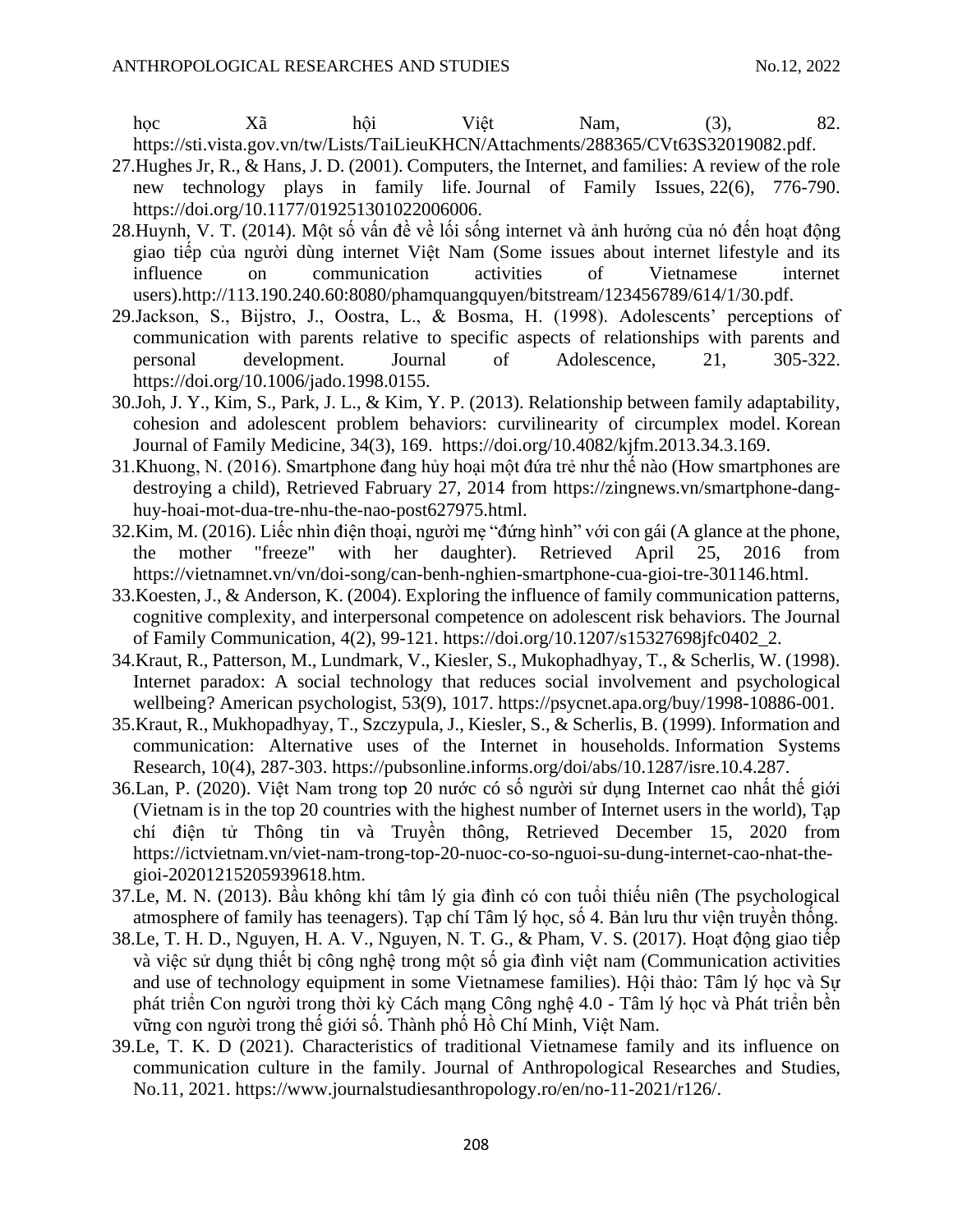- 40.Lee, S. J., & Chae, Y. G. (2007). Children's Internet use in a family context: Influence on family relationships and parental mediation. Cyberpsychology & behavior, 10(5), 640-644. https://doi.org/10.1089/cpb.2007.9975.
- 41.Lei, L., & Wu, Y. (2007). Adolescents' paternal attachment and Internet use. CyberPsychology & Behavior, 10(5), 633-639. https://doi.org/10.1089/cpb.2007.9976.
- 42.Ling, R., & Haddon, L. (2008). Children, youth and the mobile phone. The international handbook of children, media and culture, 137-151. SAGE.
- 43.Livingstone, S., &Bober, M. (2004). Taking up online opportunities? Children's uses of the Internet for education, communication and participation. E-Learning and Digital Media, 1(3), 395-419. https://doi.org/10.2304/elea.2004.1.3.5.
- 44.Livingstone, S., Olafsson, K. & Staksrud, E. (2013) The social networking skills and practices of 'under-age' users: lessons for evidence-based policy. Journal of Computer-Mediated Communication,18 (3), 303–320.
- 45.Luu, S. H. (2008). Cách thức cha mẹ quan hệ với con và hành vi lệch chuẩn của trẻ (How parents relate to their children and their child's deviant behavior). Hà Nội, Việt Nam: Nxb Khoa học Xã hội.
- 46.Marziali, E. and Donahue, P. (2006) 'Caring for others: Internet video-conferencing group intervention for family caregivers of older adults with neurogenerative disease', The Gerontologist, 46(3), pp. 398 – 403. https://doi.org/10.1093/geront/46.3.398.
- 47.Mesch, G. S. (2006). Family relations and the Internet: Exploring a family boundaries approach. The Journal of Family Communication, 6(2), 119-138. https://doi.org/10.1207/s15327698jfc0602\_2.
- 48.Moawad, G. E., & Ebrahem, G. G. S. (2016). The Relationship between Use of Technology and Parent-Adolescents Social Relationship. Journal of Education and Practice, 7(14), 168-178. https://eric.ed.gov/?id=EJ1103022.
- 49.Moore, R. L., & Moschis, G. P. (1981). The role of family communication in consumer learning. Journal of Communication, 31(4), 42-51. https://eric.ed.gov/?id=EJ253619.
- 50.Moschis, G. P. (1985). The role of family communication in consumer socialization of children and adolescents. Journal of consumer research, 11(4), 898-913. https://doi.org/10.1086/209025.
- 51.Moschis, G. P., Prahasto, A. E., & Mitchell, L. G. (1986). Family communication influences on the development of consumer behavior: Some additional findings. ACR North American Advances. https://www.acrwebsite.org/volumes/6520/volumes/v13/NA-13.
- 52.Ngo, A. D., Ross, M. W., & Ratliff, E. A. (2008). Internet influences on sexual practices among young people in Hanoi, Vietnam. Culture, health & sexuality, 10(S1), S201-S213. https://doi.org/10.1080/13691050701749873.
- 53.Nguyen, H. V. (2016). Giao tiếp trong gia đình đô thị dưới ảnh hưởng của điện thoại thông minh (Communication in urban families under the influence of smartphones). Luận văn thạc sĩ chuyên ngành Xã hội học. Hà Nôi, Việt Nam: Học viện Khoa học Xã hội Việt Nam.
- 54.Nguyen, P. H. N. & Tran, V. C. (2017). Mối quan hệ giữa chứng sợthiếu điện thoại ở học sinh trung học phổ thông với sự gắn kết trong gia đình (The relationship between high school students' fear of missing phones and family cohesion). Kỷ yếu hội thảo khoa học toàn quốc lần thứ 2 "Tâm lý học, giáo dục học với tình yêu, hôn nhân và gia đình", tr 287-295. Hà Nội, Việt Nam: NXB Thông tin và truyền thông.
- 55.Nguyen, T. H. H. (2017). Một số tác động của việc sử dụng thiết bị công nghệ đến mối quan hệ cha mẹ - con (Some impacts of using technology devices on parent-child relationship). Tạp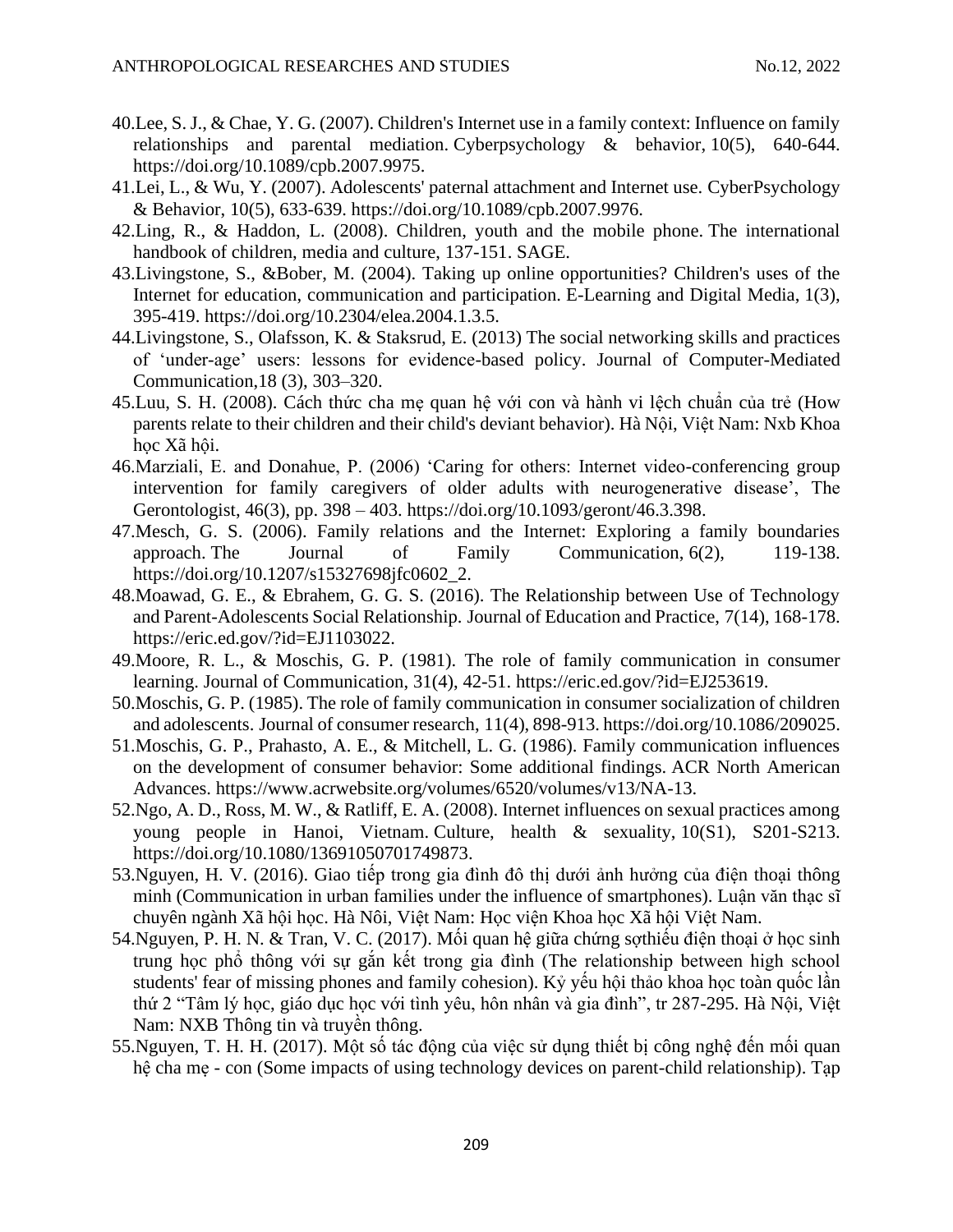chí Trao đổi nghiên cứu văn hóa, Số 22 - Tháng - 12 - 2017 p. 102-103). Bản lưu trong thư viện truyền thống (Traditional library copy).

- 56.Nguyen, T. T. (2020). Giao tiếp thời công nghệảnh hưởng như thế nào đến sức khỏe tâm lý con người (How does communication in the age of technology affect human psychological health?). Retrieved from http://www.tcsuckhoe.com/giao-tiep-thoi-cong-nghe-anh-huong-nhu-the-naoden-suc-khoe-tam-ly-con-nguoi-2/.
- 57.Nguyen, T. T. L & Chu, T. A. T. (2017). Công tác xã hội nhóm trong chăm sóc sức khoẻ tâm thần học sinh nghiện Internet (Group social work in mental health care of students with Internet addiction). Kỷ yếu Hội thảo khoa học "Chăm sóc sức khoẻ: Những vấn đề xã hội học và Công tác xã hội, tr.322-329. Việt Nam: NXB Đại học Quốc gia.
- 58.Nguyen, V. H. (2014). Quan hệ hôn nhân trong gia đình Việt Nam hiện nay (Marriage relationship in Vietnamese family today). https://tailieuxanh.com/vn/tlID1930080\_quan-hengoai-hon-nhan-trong-gia-dinh-viet-nam-hien-nay.html.
- 59.Nguyen, V. K. (2015). Một số vấn đề về ngôn ngữ mạng Internet (Some Internet language problems). Kỷ yếu Hội thảo khoa học Trường Đại học Thăng Long, Hà Nội, Việt Nam.
- 60.Novak, M. (2006). Issues in Aging. Boston, United States of American: MA, Pearson.
- 61.Olson, D. H., Russell, C. S., Sprenkle, D. H. (1989). Circumplex Model: Systemic Assessment and Treatment of Families. UK: Psychology Press.
- 62.Padgett, D. (1998). *Qualitative methods in social work research: Challenges and rewards*. Thousand Oaks, CA: SAGE.
- 63.Pasquier, D., Buzzi, C., d'Haenens, L., & Sjöberg, U. (1998). Family lifestyles and media use patterns: An analysis of domestic media among Flemish, French, Italian and Swedish children and teenagers. European Journal of Communication, 13(4), 503-519. https://doi.org/10.1177/0267323198013004004.
- 64.Pénard, T., Poussing, N., & Suire, R. (2013). Does the Internet make people happier?. The Journal of Socio-Economics, 46, 105-116. https://doi.org/10.1016/j.socec.2013.08.004.
- 65.Pham, T. T. L. (2017). Ảnh hưởng của mạng internet đối với giới trẻ: Cái nhìn từ phía khoa học thần kinh (Effects of the Internet on Young People: A View from Neuroscience). Tạp chí Khoa học ĐHQGH: Nghiên cứu Giáo dục, 33(3), tr. 1-8. http://repository.vnu.edu.vn/handle/VNU\_123/59598.
- 66.Punyanunt-Carter, N. M. (2008). Father-daughter relationships: Examining family communication patterns and interpersonal communication satisfaction. Communication Research Reports, 25(1), 23-33. https://doi.org/10.1080/08824090701831750.
- 67.Ritchie, L. D., & Fitzpatrick, M. A. (1990). Family communication patterns: Measuring intrapersonal perceptions of interpersonal relationships. Communication Research, 17(4), 523- 544. [https://doi.org/10.1177/009365090017004007.](https://doi.org/10.1177/009365090017004007)
- 68.Schrodt, P., Ledbetter, A. M., Jernberg, K. A., Larson, L., Brown, N., & Glonek, K. (2009). Family communication patterns as mediators of communication competence in the parent-child relationship. Journal of Social and Personal Relationships, 26(6-7), 853-874. https://doi.org/10.1177/0265407509345649.
- 69.Seltzer, L. J., Prososki, A. R., Ziegler, T. E., & Pollak, S. D. (2012). Instant messages vs. speech: hormones and why we still need to hear each other. Evolution and Human Behavior, 33(1), 42-45. https://doi.org/10.1016/j.evolhumbehav.2011.05.004.
- 70.Smith, K. M., Freeman, P. A., & Zabriskie, R. B. (2009). An examination of family communication within the core and balance model of family leisure functioning. Family Relations, 58(1), 79-90. https://doi.org/10.1111/j.1741-3729.2008.00536.x.